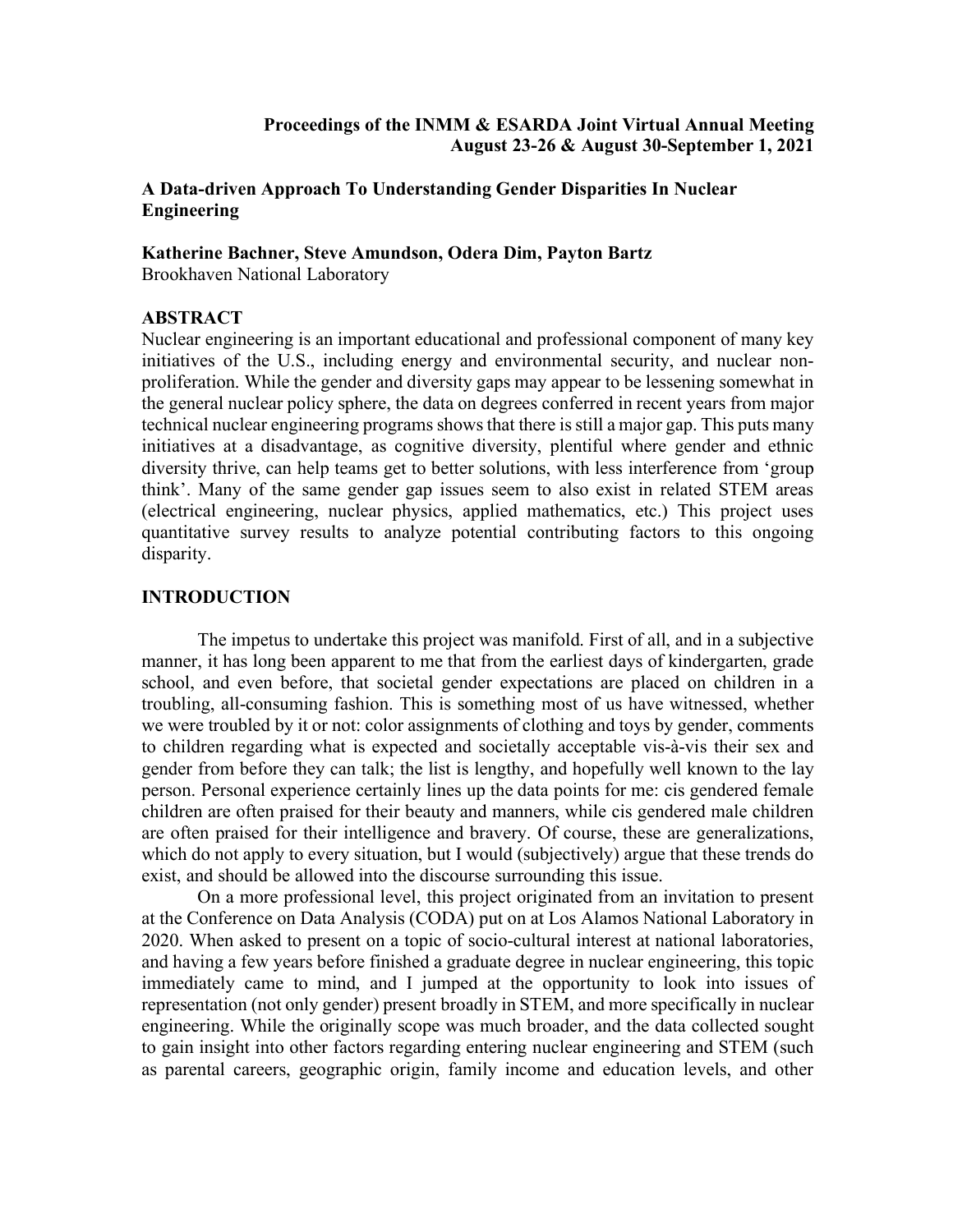issues), the data were overwhelming, and since gender was the main impetus for taking on the work, this paper will focus specifically on that aspect of the research.

While national laboratories seem to have slightly greater gender representation than other industries, some troubling trends are noticeable: for example, while at the lower end of the career ladder, the disparity between male and female entrants is lower and apparently more welcoming to females. However, as the levels become higher and career advancement becomes more of the goal than career entrance, the disparity in favor of males grows greater. This is not even taking into account non-cis gendered individuals on the career path to nuclear engineering and related scientific fields, and is additionally not looking closely at the troubling racial disparities that are also prevalent. These issues are extremely important and urgently need to be addressed, but deserve their own platform, not to be a side note in this paper looking at traditionally discussed gender disparities. Suffice to say, while the cis male/cis female disparities seem to be addressed in some cases at the early stages of one's career, they tend to worsen over time, and the link between what happens, culturally, at a young age, and how that influences what happens later in people's careers, is of great interest, and impelled the research that led to this paper.

### ASSUMPTIONS PRIOR TO RESEARCH

- Nuclear engineering is predominantly a white, cis male undertaking
- A disconnect along the way often occurs for women interested in STEM, leading them away from various types of advanced engineering
- Many women are scared off early in pursuing STEM, not by lack of ability, but by confidence issues encountered early in their education
- Teachers and role models leave a strong impression on young minds, particularly bad teachers
- Many women have been told that they are bad at math, and they believe it
- The latter experience closes many doors
- Many bad experiences occur at tough ages, when fitting in is very important

#### WHY IS THIS IMPORTANT?

The skeptic might ask: Why is this important? There are several reasons. First, let us examine the business/economic case for promoting a less gender skewed workforce in nuclear engineering and, more broadly, STEM. Several countries have done research leading to the conclusion that there is a projected lack of skilled engineering workforce in the coming years and decades.<sup>i</sup> National laboratories and the sponsors often undertake efforts to address the fading pipeline in all things nuclear, from diplomacy to science and engineering. If only a small portion of the population is being empowered to pursue engineering, and, of critical importance, nuclear engineering, there is a business risk of not having sufficient expertise to address urgent needs in the staffing of nuclear energy and nuclear security enterprises.

Another reason is the engineering case. Groupthink, as we refer to it, often occurs in situations with a lack of cognitive diversity present in a group. All other things being equal, cognitive diversity trumps like-mindedness, and lends itself to more innovative, creative solutions. Diverse perspectives and interpretations can be beneficial. The term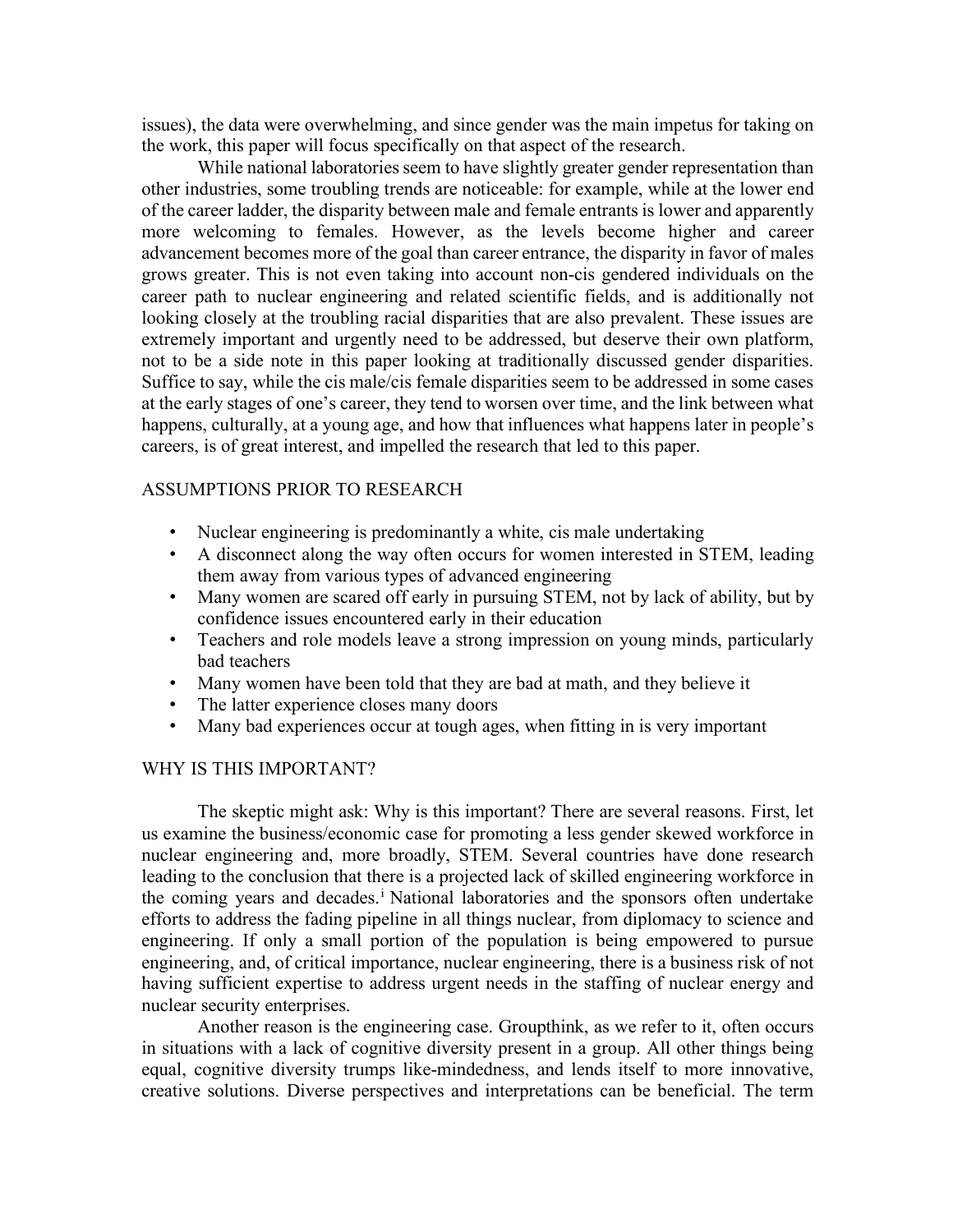'diverse heuristics' (or, varied ways to reach solutions) are valuable when addressing engineering challenges. In short, diversity assists innovation. With the problem set facing the nuclear arena, ranging from nuclear security and nonproliferation concerns, to the urgent need for nuclear energy acceptance and implementation in the face of climate change, the importance of innovation and success cannot be overstated. We need a large and competent workforce, we need a diverse workforce, and we need flexible and creative problem-solvers.ii To get that workforce, women, minorities, and non cis people need to be empowered to enter and succeed in spaces into which they have traditionally not been welcomed.

Finally (for this paper; there are many more cases to be made), there is the security case for gender diversity in the nuclear realm. Feminist scholars argue that gender issues intersect with nuclear weapons issues in several ways.<sup>iii</sup> From a policy perspective, there is a significant body of work pointing to the gendered patterns of harm resulting from a weapons discourse that has traditionally favored the input of cis male, white individuals. Approaches to nuclear weapons and the policy pertaining to them need to recognize that traditional gender exclusion, the fact that for most of the history of the nuclear weapons programs of the world, women (and other minorities) were not present at the decision making table – the table at which, quite literally, the fate of all humankind might be determined. Additionally, when discussing arms control and nonproliferation decisions, the same cognitive diversity argument listed above is vibrantly applicable in the policy, decision-making case. Empowered and diverse expertise is urgently needed, whether among engineers, policy-makers, academics, or nuclear industry representatives.

#### THE PIPELINE

As previously noted, it is the contention of these authors that a troubling societal pressure is applied to young children from an early age, possibly affecting their future career choices and, by extension, options. When presenting on this topic at various forums, I often present the simplified argument of an image: The artwork of a South Korean photographer, called the Blue and Pink project, which illustrates how children are steered into certain interests from an early age. Further adding to the complexity of the issue, is the backlash of the blue versus pink argument. This backlash can be well described by a typical tee-shirt often seen on the female children of scientists or those interested in science, in which a female child wears a shirt that says something to the effect of, 'forget princess, I want to be an astrophysicist'. Both of these societal pressures are undue and unfair to children: first of all, they should not be pressured into traditional expectations for themselves based on their sex at birth. Secondly, they should not be pressured to dislike and disavow themselves from all things that are traditionally linked to their assigned or chosen gender. Children should be given the option to like or dislike the toys they choose to like or dislike; to follow or not follow certain academic and hobby paths; and ultimately, to pursue the career that gives them joy and fulfillment, as opposed to the career that societal actors (such as parents, friends, teachers, pastors, etc.) expect them to pursue. In particular, when it comes to sciences, a false dichotomy exists for many young girls – you can either be interested in 'girly' stuff, or in serious things like science.

PROJECT QUESTIONS AND METHODOLOGY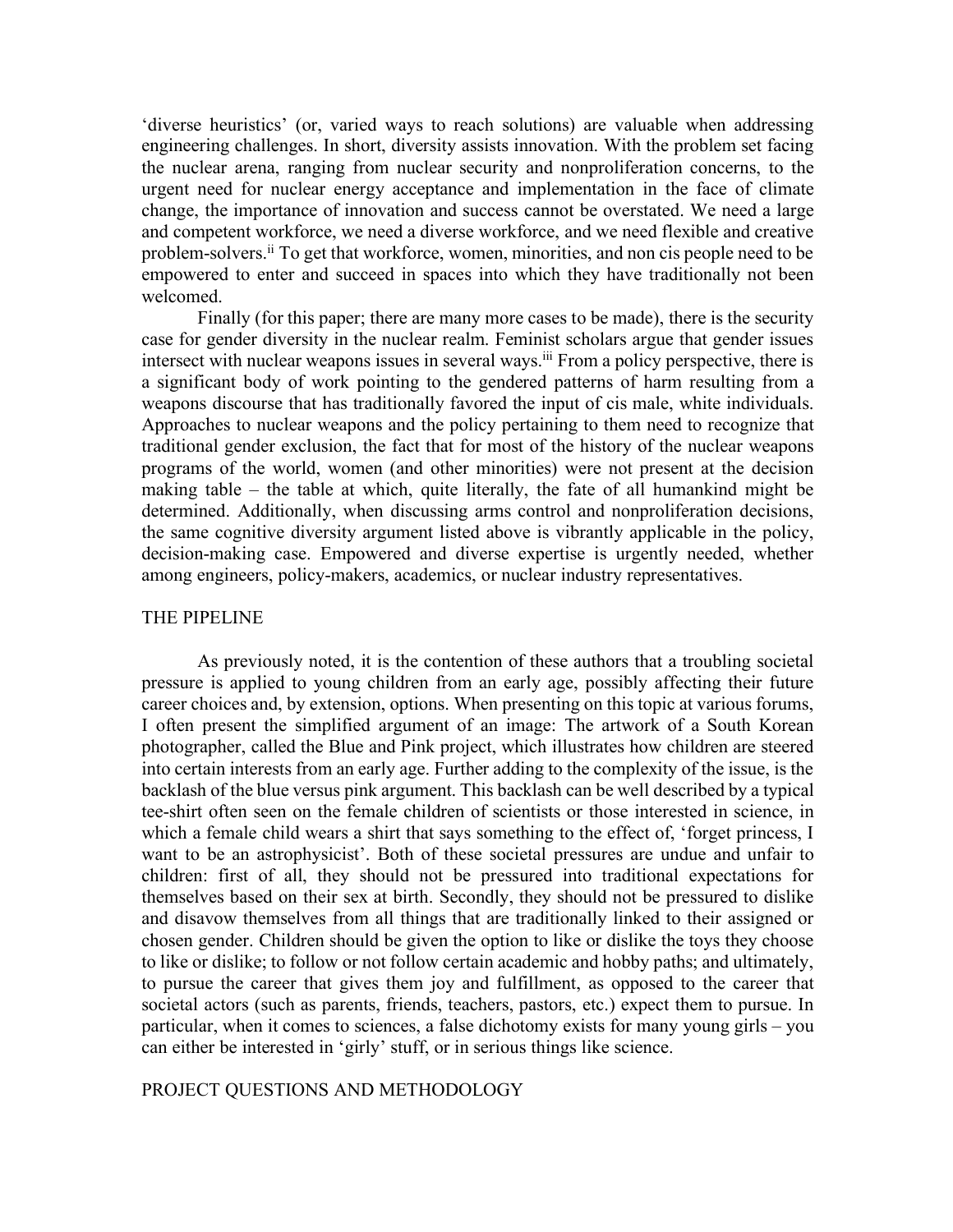The research for this project involved an emailed survey, to which126 people responded. The intention was to obtain responses from both STEM and non-STEM students and professionals, which was achieved. The questions were formulated in order to obtain a snapshot of age, gender identification, geographical origin, parental professions, impact of various teachers, and current work/future work goals, etc.

Many rich data points could be obtained by cross-referencing one or two answers from within the survey. However, there was so much data, that in the end, the focus came down to gender disparities with a focus on cis female hurdles, and a secondary focus LGBTQI+ hurdles.iv

### GENERAL RESULTS

Some of the overarching findings of the work included the following:

- Teachers matter slightly more than parents in career decisions, on average (with variation based on other factors)
- High school teachers matter significantly
- 42% of respondents identified seeing people 'like me' as a major catalyst for career choices\*
- High variation existed between answer patterns for respondents identifying as cis female versus cis male

One of the important questions asked was, "Does seeing someone 'like me'" matter with regard to gender? The answers varied greatly based on the self-reported gender of the respondent. Among cis female respondents, 51% answered yes, and 29% answered that they had never observed someone whom they identified as being 'like them' in the field of their choice. That implies that there is still a hefty gap in the role model/pipeline department. Among cis male respondents, those answering 'yes to the initial question was only 34%, and on top of that, only 14% found that they had never observed someone whom they identified as being 'like [me]' in the field. The most troubling finding had to do with how those not identifying as cis male or female responded to this question. Sadly, 0% of respondents from this pool of self-reporting individuals reported having observed someone 'like me' in their field. 70% said it did matter to observe such a person; one can only begin to surmise what further detail would have been shared on the potential positive impact of such a role model, had it existed for these respondents. 30% reported that it did not matter. In this regard, the authors ruminate on the fact that perhaps one becomes accustomed to seeing no similar role models, and learns to make up the gap in other ways, which is enterprising and a cause for celebration. However, when compared with the cis male respondents, 86% of whom reported observing such similar role models, the massive disparity becomes achingly apparent.

## OVERARCHING TAKE AWAYS

 Cis female respondents, and non-cis respondents, placed a much higher value that cis male respondents on seeing someone with whom they could identify in positions to which they would likely aspire professionally. Non-cis respondents rarely saw role models like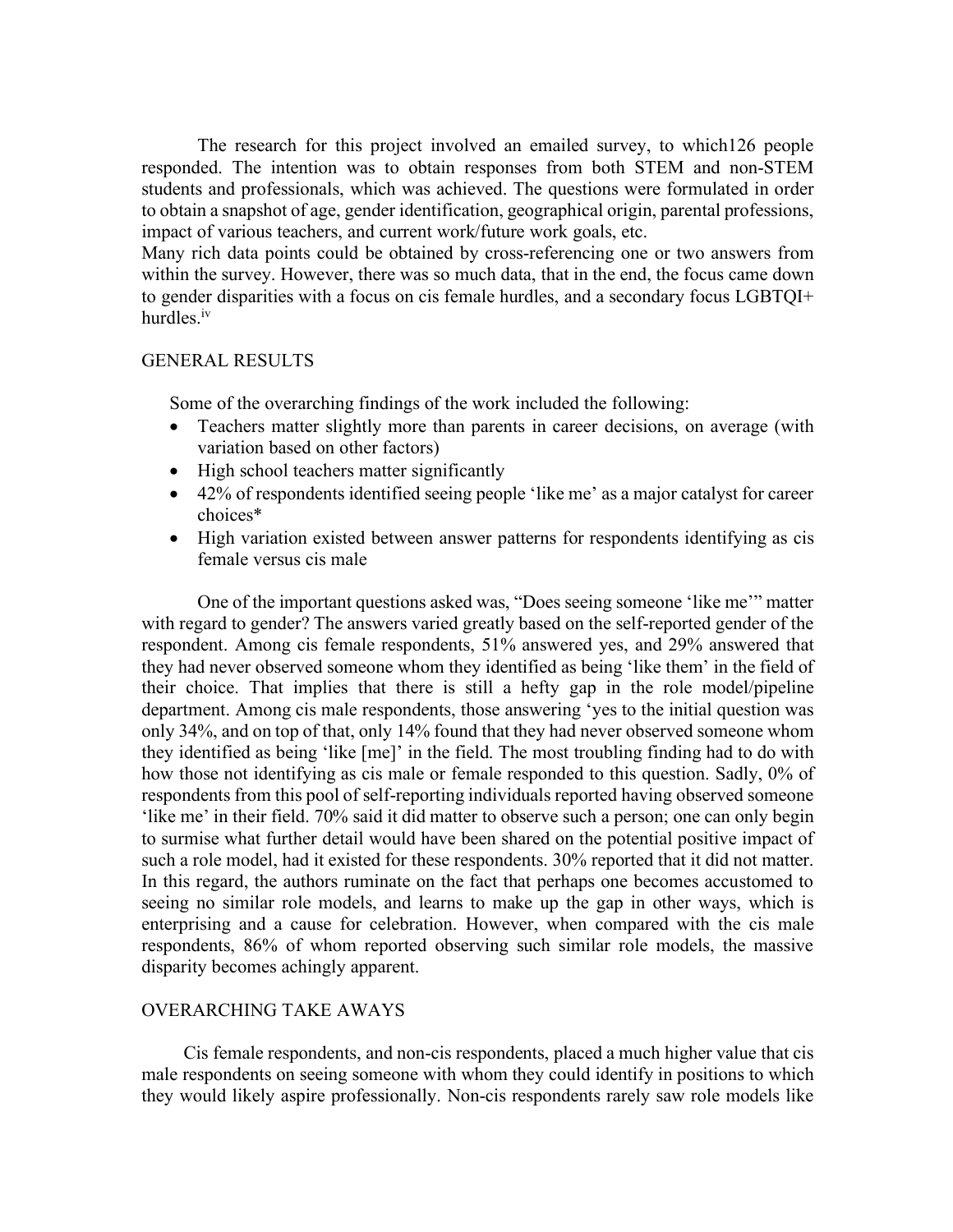themselves – and, perhaps relatedly, were poorly represented in the survey results. A few options came to mind as to what this might mean. Could it mean that we failed to reach diverse groups? Could it be that despite casting a wide net, we mostly reached populations more traditionally comfortable in formal scientific institutions?

 When delving into cis male versus cis female questions in order to better understand both the generalized societal roots of the gap, and the results of the survey, an interesting fact appeared. According to *Scientista*, girl students taking a math test among a mixed gender population will average 55% correct answers. But girl students taking a math test only among other girls will average  $70\%$  correct answers.<sup>v</sup> What could account for this, and why does it matter in terms of the nuclear engineering pipeline? Could it be that the importance placed on likeability, and the importance of being perceived as attractive, are so ingrained in young girls that it can impede their comfort in the early years of learning the building blocks of STEM? Likeability, in this case, may be related to a perception of fitting in. The authors of this paper believe that there is evidence to suggest that the following social formula may be at play, and may impact career choices.

 Professional Femininity + Likeability  $* =$  Social SUCCESS Relationship

 A common message that young girls and women perceive is that their appearance, and their likeability, is crucial to their success. Likeability and appearance should not be something that is required for success, nor is the eschewing of these things something that should indicate that women or girls are serious in their academic, intellectual, and professional pursuits.

 Starting at a very early age, marketing to children diverges greatly based on a dichotomous formulation of gender. For example, Lego and similar toys marketed to girls are often made up of fewer pieces, with simpler instructions, that Lego toys marketed to boys. How is this supposed to set girls up for success within STEM? And furthermore, what is it telling young boys that they are permitted to be interested in? Additionally, at an early age colors (as mentioned previously) are assigned to genders, in such a way that children know and experience the social cues of what is for them, and what is not for them, at a troublingly early age. This is not to imply that girls should not be allowed to like pink, nor that boys should not be allowed to like blue. That is entirely a false message. Similarly, telling girls that they should not like dolls is not the point. Nor is telling boys that they should not like traditional gendered male things, like trucks. But having young girls (or anyone!) infer that "pink is bad" is an overly simplistic path forward – and only reinforces negative stereotypes girls might have developed about themselves.

 The correlation between liking fashion/appearance/etc. to being less of a "math person" is false, created by the society in which children grow up, and can be addressed by having more inclusive toys/environments for all children (among other efforts.)

### **CONCLUSIONS**

This project, while aiming at assessing a variety of factors, quickly became mostly about how our society teaches cis female success to young girls. Many additional areas of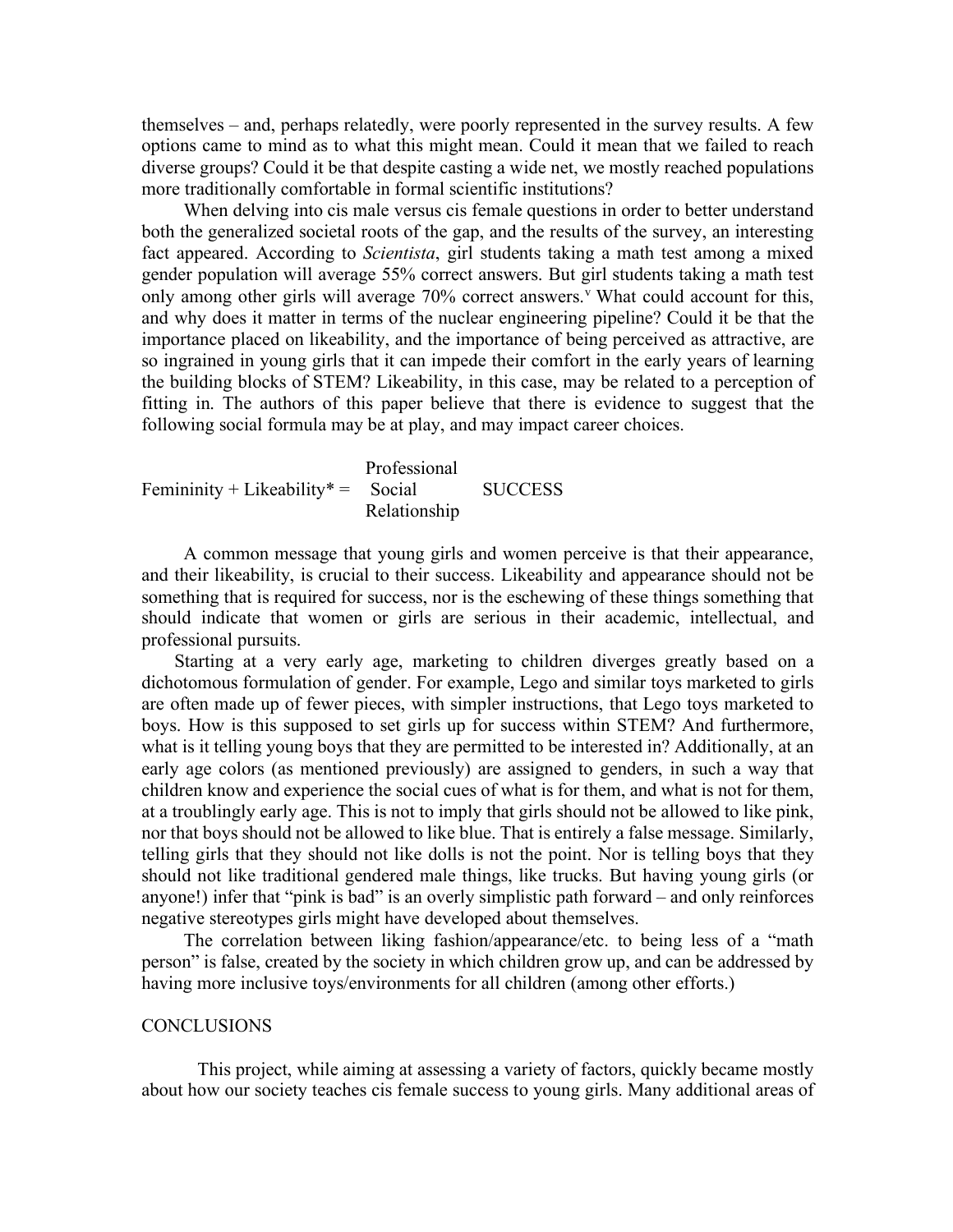research were addressed: impact of geographic origin, impact of parental input and background, and vicinity/access to STEM programs/internships/laboratories. These areas are rich with data, and already are generating additional questions, which will be further pursued.

The results, versus the preliminary assumptions of the project, are as follows. Assumption 1: Nuclear engineering is predominantly a white, cis male undertaking. This assumption was confirmed. Assumption 2: A disconnect along the way often occurs for women interested in STEM, leading them away from various types of advanced engineering. Unfortunately, this was also confirmed. Assumption 3: Many women are scared off early in pursuing STEM, not by lack of ability, but by confidence issues encountered early in their education. This was thoroughly confirmed, through the responses received from survey takers who identified as not being on a path to a career in STEM. Assumption 4: Teachers and role models leave a strong impression on young minds. This was also confirmed, especially in the case of bad teachers. The final assumption was also confirmed: Many women have been told that they are bad at math, and they believe it. The latter experience closes many doors.

The final, and most important conclusions were as follows. The socialization of the importance of likeability to women raised to be traditionally successful cis-females can have a massive impact on career choices, particularly if coupled with subpar, or less thoughtful, teachers. Ceasing to make certain subconscious, gendered, dichotomous inferences and actions towards girls and boys about what success needs to look like 'for them' may pave the way and allow for greater inclusivity – and greater cognitive diversity in engineering and science. In the case of nuclear engineering, the need for a successful and creative, successful workforce going forward is without a doubt a matter of life and death – whether in terms of the future of nuclear weapons arsenals, or in terms of meeting rising energy needs in a fashion with a far lower environmental footprint than humans are currently producing. We need all the good minds we can get. Those minds need to be diverse in order to solve the huge problems, both that we inherited, and that we are creating today.

## ACKNOWLEDGMENTS

 

The authors wish to acknowledge the organizers of the 2020 Conference on Data Analysis (CODA). Additionally, they wish to acknowledge the organizers of the Women of Mass Distinction event of March 2021.

#### **REFERENCES**

<sup>i</sup> "Engineering UK Briefing." Engineeringuk.com/media/1691/gender-disparity-in*engineering.pdf*

ii Denning, Steve, "Why is diversity vital for innovation?" Forbes, *Forbes.com/sites/stevedenning/2012/1/16/why-is-diversity-vital-forinnovation/#1b83b8f13e2a*

iii Ray Acheson, "Sex, Gender, and Nuclear Weapons", Reaching Critical Will *Reachingcriticalwill.org/images/documents/Publications/sex-gender-nuclearweapons.pdf*